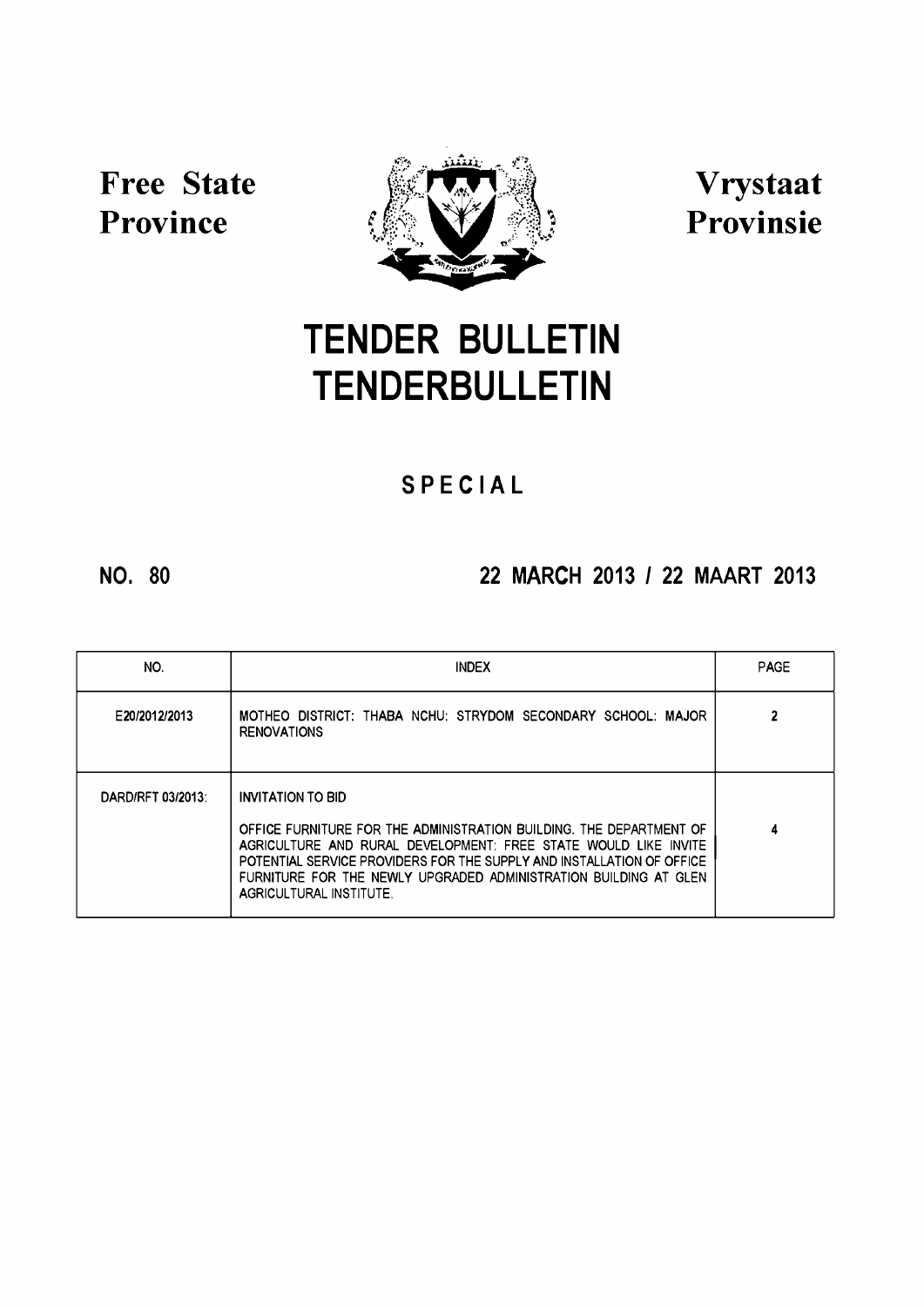### **[TENDER BULLETIN](http://www.greengazette.co.za/publications/tender-bulletins)** *I* **TENDERBULLETIN 22 MARCH 2013***1***22 MAART 2013**

#### **TENDERS/DITHENDARA**

# **SUPPLIERS** *I* **LEWERANSIERS***I* **PHAHLO (THEPA)**

**2**

| BID NO. /<br>BOD No./<br><b>NOMORO YA</b><br><b>THENDARA</b> | DESCRIPTION / BESKRYWING / TLHALOSO                                                                                                                                                                                                                                                                                                                                                                                                                                                                                                                                                                                                                                                                                                                                                                                                                                                                                                                                                                             |                                                                                                                              |          | DUE / SLUIT<br>/LETSATSI<br>LA HO<br><b>QETELA</b> | <b>BID DOCUMENTS ARE</b><br><b>AVAILABLE ADDRESS /</b><br><b>BOD VORMS IS</b><br><b>VERKRYGBAAR ADRES</b><br><b>DIFOROMO TSA</b><br>DITHENDARA DI<br><b>FUMANEHA</b><br>ATERESENG EAN | <b>BID MUST BE</b><br>ADDRESSED AND<br>POSTED TO / BOD<br><b>MOET GEADRESSEER</b><br><b>EN GEPOS WORD AAN/</b><br><b>DIKOPO DI ROMELWE</b><br>HO.                                                                                                                                                                      |
|--------------------------------------------------------------|-----------------------------------------------------------------------------------------------------------------------------------------------------------------------------------------------------------------------------------------------------------------------------------------------------------------------------------------------------------------------------------------------------------------------------------------------------------------------------------------------------------------------------------------------------------------------------------------------------------------------------------------------------------------------------------------------------------------------------------------------------------------------------------------------------------------------------------------------------------------------------------------------------------------------------------------------------------------------------------------------------------------|------------------------------------------------------------------------------------------------------------------------------|----------|----------------------------------------------------|---------------------------------------------------------------------------------------------------------------------------------------------------------------------------------------|------------------------------------------------------------------------------------------------------------------------------------------------------------------------------------------------------------------------------------------------------------------------------------------------------------------------|
| E20/2012/2013                                                | DEPARTMENT OF EDUCATION<br>MOTHEO DISTRICT: THABA NCHU: STRYDOM<br>SECONDARY SCHOOL: MAJOR RENOVATIONS<br>Period: 8 Months<br>A compulsory briefing session meeting will be held.<br>Details:<br>Date:<br>10 April 2013<br>10:00<br>Time:<br>Venue<br>Selosesha<br>Thaba Nchu<br>Meeting will start promptly as scheduled. Information<br>will not be repeated to latecomers. After 15 minutes no<br>prospective bidders will be allowed to sign the<br>attendance register and Site clarification certificate will<br>not be stamped and signed by Department and<br>Engineering officials.<br>Bids will be evaluated and adjudicated according to the<br>90/10 Preference Point System, Standard Conditions<br>Contract, Bid specification, Special Conditions and<br>Conditions JBCC of contract will also apply.<br>Points for price:<br>Points for B-BBEE status level contribution:<br><b>B-BBEE Status</b><br>level of<br>Contribution<br>1<br>$\overline{2}$<br>3<br>4<br>5<br>6<br>$\overline{7}$<br>8 | Strydom, Secondary School<br>Number<br>of points<br>(90/101)<br>10<br>9<br>8<br>5<br>4<br>3<br>$\overline{2}$<br>$\mathbf 1$ | 90<br>10 | 19 April 2013<br>at 11:00 am                       | <b>Education Warehouse</b><br>next to Army Support Base<br>D.F. Malherbe Avenue<br><b>Universitas</b><br>Bloemfontein<br>9301                                                         | Completed bid documents<br>should be sealed, clearly<br>marked with bid number<br>and be delivered or<br>couriered and deposited in<br>to the bid-box to the<br>following address:<br>Education<br>Warehouse<br>next to Army Support Base<br>D.F. Malherbe Avenue<br><b>Universitas</b><br><b>BLOEMFONTEIN</b><br>9301 |
|                                                              | Non-complaint                                                                                                                                                                                                                                                                                                                                                                                                                                                                                                                                                                                                                                                                                                                                                                                                                                                                                                                                                                                                   | 0                                                                                                                            |          |                                                    |                                                                                                                                                                                       |                                                                                                                                                                                                                                                                                                                        |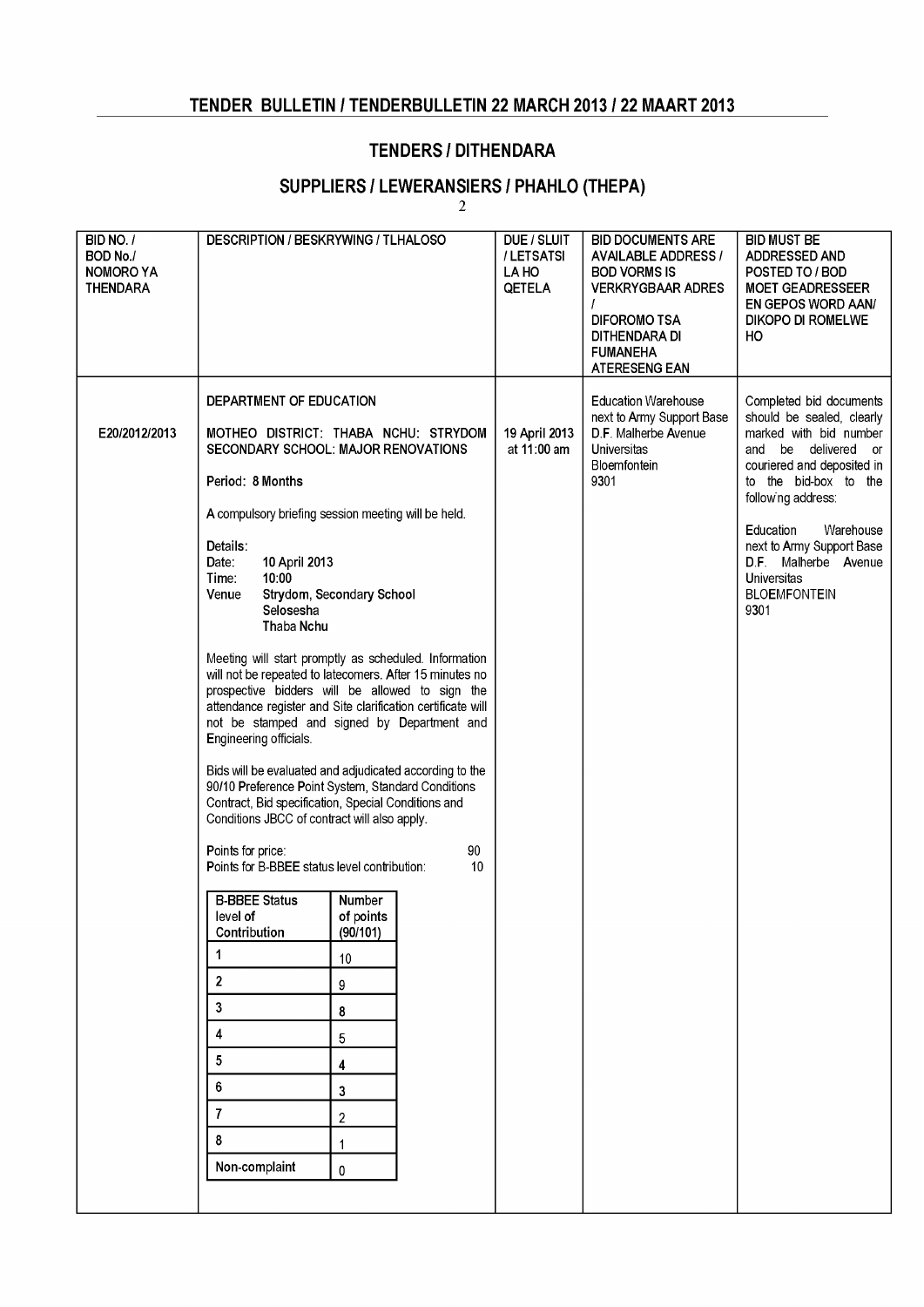#### **TENDERS /DITHENDARA**

# **SUPPLIERS** *I* **LEWERANSIERS***I* **PHAHLO (THEPA)**

3

| The following information is necessary in order to be<br>considered for points allocated and failure to attach will<br>be interpreted to mean that preference points are not<br>claimed:<br>Certified copy of B-BBEE Status level verification<br>٠<br>certificate accredited by SANAS or Registered                                                                                                                                                  |  |  |
|-------------------------------------------------------------------------------------------------------------------------------------------------------------------------------------------------------------------------------------------------------------------------------------------------------------------------------------------------------------------------------------------------------------------------------------------------------|--|--|
| auditors certificate (if EME)                                                                                                                                                                                                                                                                                                                                                                                                                         |  |  |
| Also submit:                                                                                                                                                                                                                                                                                                                                                                                                                                          |  |  |
| • Certified copy of company registration certificate<br>reflecting active members                                                                                                                                                                                                                                                                                                                                                                     |  |  |
| The following is applicable:                                                                                                                                                                                                                                                                                                                                                                                                                          |  |  |
| EPWP Principles, as per guidelines for the<br>$\bullet$<br>Implementation of Labour- Intensive infrastructure<br>Projects second edition of July 2005<br>Training and Awareness Education- Human<br>٠<br>Immune Virus (HIV)<br>Occupational Health and Safety - OHS Act<br>$\bullet$<br>compliance<br>CIDB grading: 4GB (Print out/confirmation letter of<br>$\bullet$<br>active CIDB grading should be submitted with the<br>bid document)           |  |  |
| Points for Pre-Qualification (separate from price):<br>50                                                                                                                                                                                                                                                                                                                                                                                             |  |  |
| • Detailed pre-qualification points allocations will be<br>contained in the bid document.<br>The bidder must not score less than 35 out of 50<br>$\bullet$<br>for functionality to qualify for further evaluation.                                                                                                                                                                                                                                    |  |  |
| NB: Bidders are required to submit compulsory<br>documentations that are specified in the bid<br>document and failure to comply will lead to<br>disqualification:                                                                                                                                                                                                                                                                                     |  |  |
| TAX CLEARANCE CERTIFICATE<br>Original and valid Tax Clearance Certificate:<br>٠<br>Tender (not Good Standing) should be submitted<br>with the bid document.<br>In case of joint venture original and valid Tax<br>٠<br>Clearance Certificates: Tender (not Good<br>Standing) of all partners must be attached to the<br>bid.<br>Note: A Tax Clearance Certificate will be regarded<br>as invalid if it expired before the closing date of<br>the bid. |  |  |
|                                                                                                                                                                                                                                                                                                                                                                                                                                                       |  |  |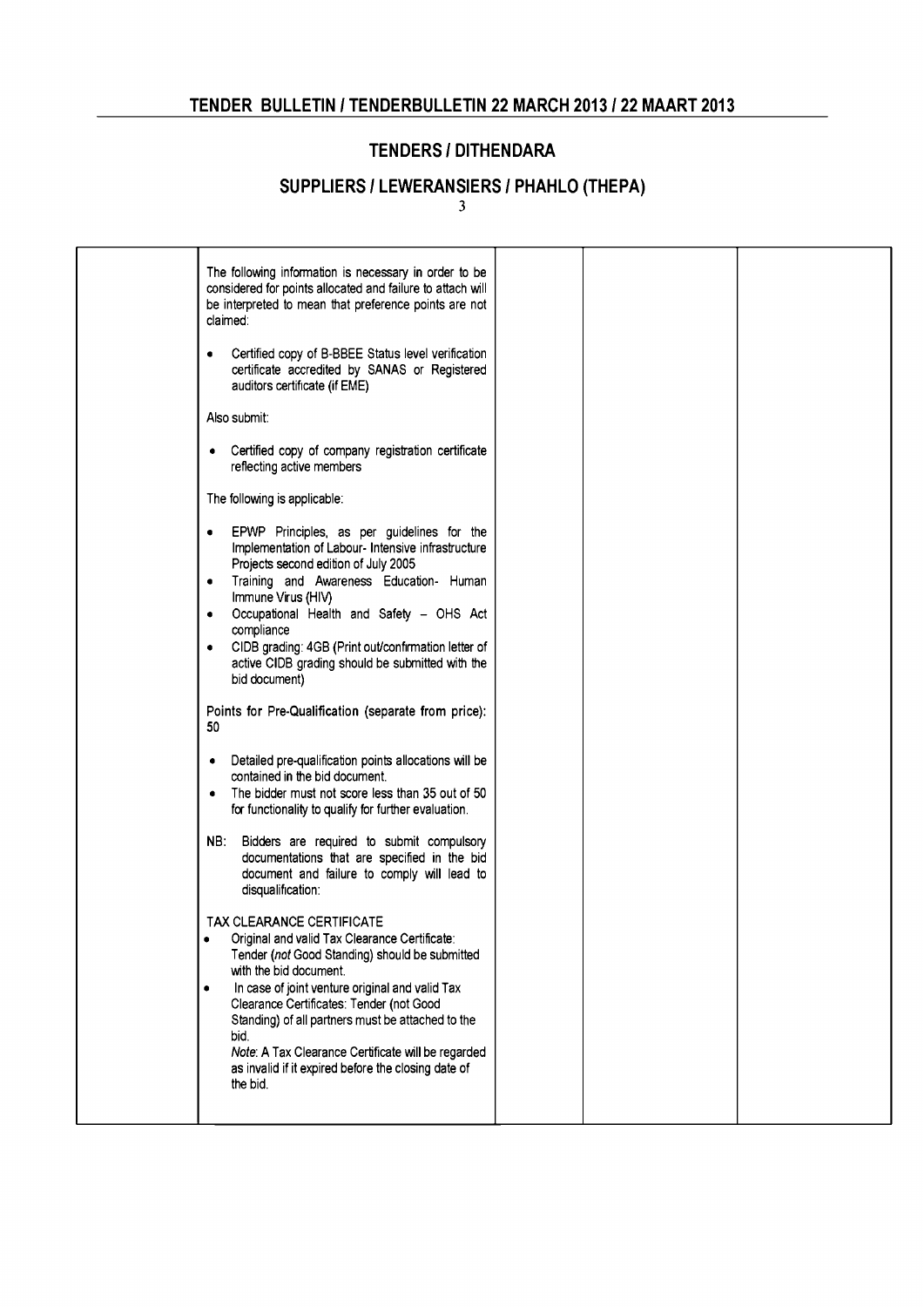#### **[TENDER BULLETIN](http://www.greengazette.co.za/publications/tender-bulletins)** *I* **TENDERBULLETIN 22 MARCH 2013***1***22 MAART 2013**

#### **TENDERS/DITHENDARA**

#### **SUPPLIERS** *I* **LEWERANSIERS***I* **PHAHLO (THEPA)**

4

| A non-refundable bid deposit of R160.00 is payable for<br>each bid document issued. An official receipt must be<br>presented on collection of a bid document. The<br>deposit is payable at the departmental cashier at room<br>1708, floor 17, Provincial Government Building (Old<br>CR Swart Building) BLOEMFONTEIN |
|-----------------------------------------------------------------------------------------------------------------------------------------------------------------------------------------------------------------------------------------------------------------------------------------------------------------------|
| Contact Person:                                                                                                                                                                                                                                                                                                       |
| Mr L. Maekiso / L. Ramalefane<br>Tel.: 051 4044026                                                                                                                                                                                                                                                                    |
| The department will only consider original bid<br>documents as issued.                                                                                                                                                                                                                                                |
|                                                                                                                                                                                                                                                                                                                       |

#### INVITATION TO BID

Bid No.: DARD/RFT 03/2013: OFFICE FURNITURE FOR THE ADMINISTRATION BUILDING. The [Department of Agriculture](http://www.greengazette.co.za/departments/agriculture) and Rural Development: Free State would like invite potential service providers for the supply and installation of office furniture for the newly upgraded Administration Building at Glen Agricultural Institute.

#### 1. SPECIAL CONDITIONS OF CONTRACT

- 1.1 The tender includes the supply and installation of the below mentioned items.
- 1.2 The position and direction of desks are to be confirmed before supplying the desks. After the tender has been awarded, layout plans will be made available to the successful bidder.
- 1.3 The tender is a two phase process: Phase 1 = Price; Phase 2 =Approval of samples. For Phase 2, shortlisted suppliers will be contacted and requested to make samples available in Bloemfontein for approval by Department of Agriculture and Rural Development.
- 1.4 The bidder must indicate construction and performance specifications which also indicates the SABS rating where applicable.
- 1.5 The bidder may include additional specification aspects of the furniture and these should be noted in their bid.
- 1.6 Bidders should include a list of references of clients supplied, where the specific product has been in use for at least 5 years. -
- 1.7 Bidders should indicate all guarantees on specific furniture components and fittings where applicable.
- 1.8 Bidders must indicate the availability of furniture and components in the event of replacement being required.
- 1.9 Bidders should indicate the delivery period, complete with final installation, should the tender be awarded to them.
- 1.10 The price quoted shall include the delivery to Glen College and the installation complete with all necessary fixing, etc.
- 1.11 The appointed supplier should not expect any assistance from the contractor on site in the building, or the client, and will be held responsible for any damage to surrounding finishes (paint on walls, carpets, dry-walls, glazing etc.) during the installation of the furniture.
- 1.12 The client will also require an unconditional 5 year guarantee on all the materials used to manufacture the furniture, mechanical mechanisms, functioning, and construction of the furniture.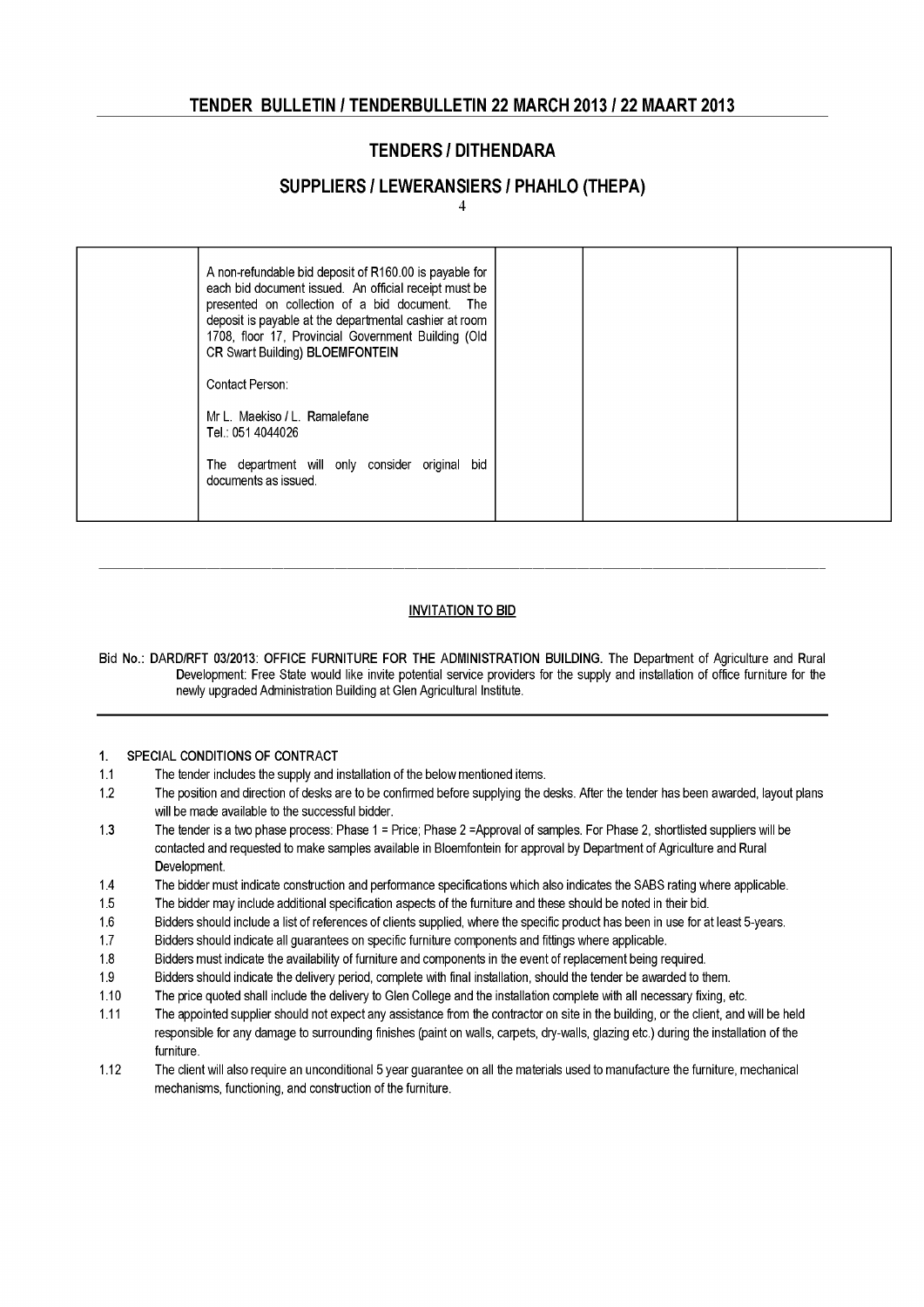#### **TENDERS /DITHENDARA**

#### **SUPPLIERS** *I* **LEWERANSIERS***I* **PHAHLO (THEPA)**

5

#### 2. Office furniture required includes various sizes, types and finishes for:

102 desks; 152 work-chairs; 194 visitor's chairs; 26 board-room chairs; 45 waiting area chairs; 86 stationery cupboards; 136 filing cabinets; 3 board-room tables(8-10 seater); 5 round meeting tables; 14 coffee tables; 15 book cases; 140 steel shelving units; 143 double paper trays; 143 waste-paper bins; 4 fridge/freezer combo; 4 microwave ovens; 4 urns; 4 stainless steel bins; 34 sanitary disposal bins; 204 carpet protectors clear; 60 segmented carpet protectors.

Sealed bids must be submitted or deposited into the designated tender box at Glen: Agricultural Institute, H Block Building and no telephonic, facsimile, email or late submission will be accepted. The following documents must form part of the submission:

- Valid tax clearance certificate;
- Certified company registration certificate;
- Certified ID copies of directors;
- BEE certificate issued by accredited companies.
- Pricing schedule.

Price and BBBEE Evaluation criteria: 90/10

| Price | 90 Points |
|-------|-----------|
| BBBEE | 10 Points |

Bid should be submitted under the following arrangements;

| <b>REQUIREMENTS / INFORMATION</b> | DARD/RFT 03/2013                                                                  |
|-----------------------------------|-----------------------------------------------------------------------------------|
| Compulsory Briefing Session       | At Auditorium, Information Building, Glen, on<br>Wednesday 27 March 2013 at 11:00 |
| Enquiries: SCM and bid documents  | Ms. Lerato Mngomezulu at 051 861 8538 / 072 320 9486                              |
| Enquiries: Technical              | Mr. J. van Berkel at 051 506 1591 / 082 558 1591                                  |
| Closing date                      | Monday 15 April 2013 at 11:00<br>Glen: Agricultural Institute                     |

Bid documents are obtainable from the Supply Chain Management office, H Block Building at Glen Agricultural Institute on Mondays, Wednesdays, and Fridays and at Head Office ABSA building, corner Elizabeth and Aliwal Street, room 419 on week days from 8:00 to 15:00 at a non-refundable cost of R500 per document.

Banking details are as follows: Holder: FSPG Agriculture, Standard Bank Acc No. 240 323181, Branch: 055 534 00 -Central, Ref: 0002 0250